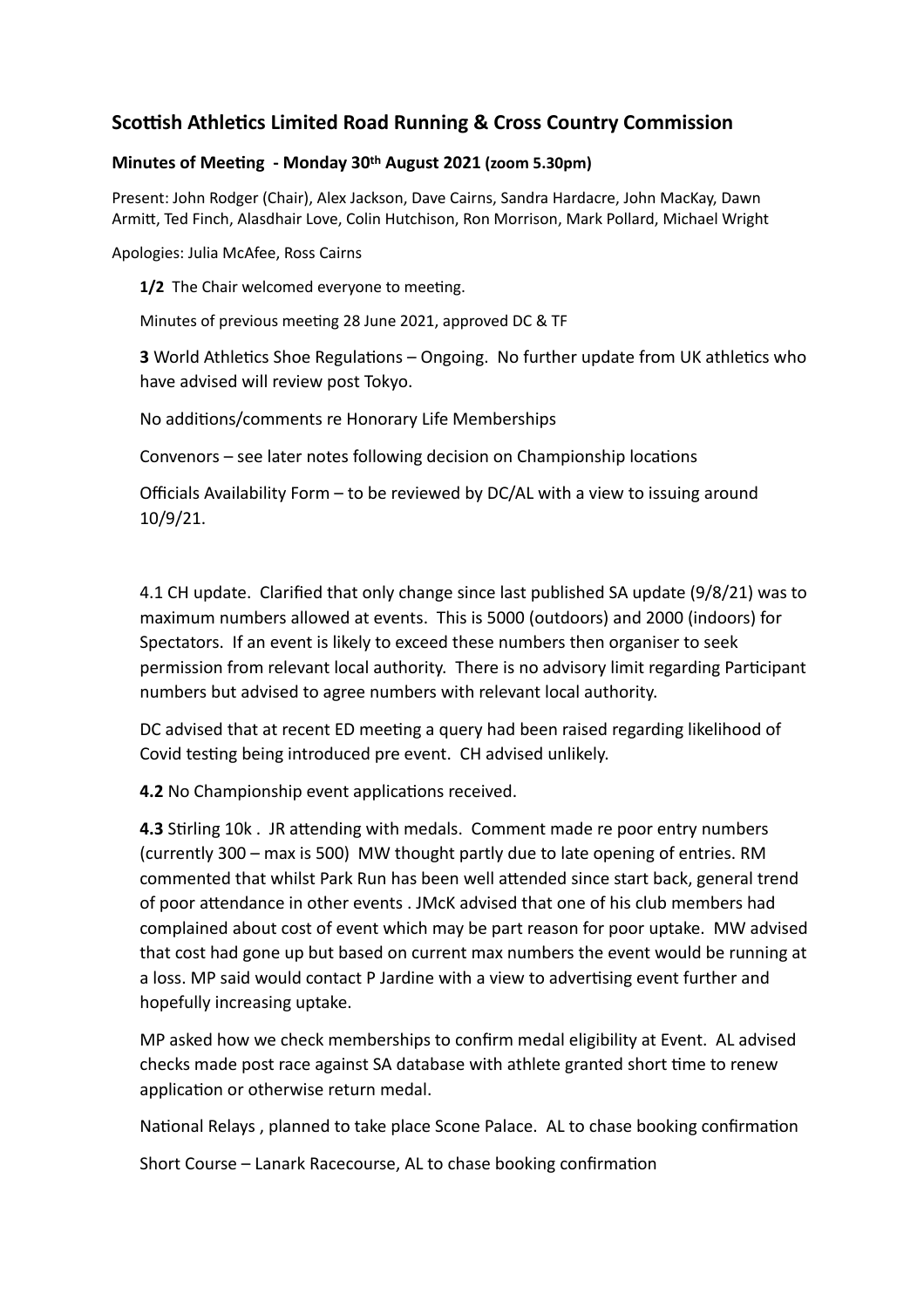### **4.4** Race Officials Report

DC and Margaret-Ann MacLachlan re-training on revised Endurance Officials course at Birmingham , October.

DC attending World Shoe Regulations meeting 14/9/21

Peer Group currently just DC and M-Ann. Any further nominations welcome.

Google Availability Form for Officials – set to complete within next fortnight. To review with AL

Officials training Course booked at Emirates 25/9/21. TF advised would be useful to develop an online course to allow people from more remote areas to gain training. DC liaising with UK athletics to review feasibility of adapting course for this purpose. CH commented that this would be way forward with SA already having a number of online coaching course available.

DC to send email to Officials to ask who would be willing to put name on Referees List

Starter Procedures to circulate in advance of winter season. AL advised ultimate decision with Event Organiser(Convenor). SA can provide hooter for non-gun starts.

JR raised query what happens if false start in non-gun event. Nothing in current procedures

## **5**District Reports

No minutes WD . WD Relays at Alexander Park. J McK organising and going to plan. JMcK asked how Event Organisers record who is at an Event (Covid compliance). Is this Club or Organiser responsibility? AL advised that no expectation to record in areas which are open to public. A reasonableness check will suffice. Agreed that so long as we have Team Manager contact details for each Club attending, we can assume it is their responsibility for keeping athlete details.

JMcK also asking that people leave venue as soon as possible after their event. Asked that when reviewing the event timetable, a break is considered between Young athletes and Senior races to control numbers between am and pm sessions. It was agreed sensible step,

DA advised WD xc Champs still on track to take place Maryhill Park. To follow up with Sharon Taylor.

## ED Reports

Recent meeting, members asked to what extent events might need to put testing in place. No plans for this.